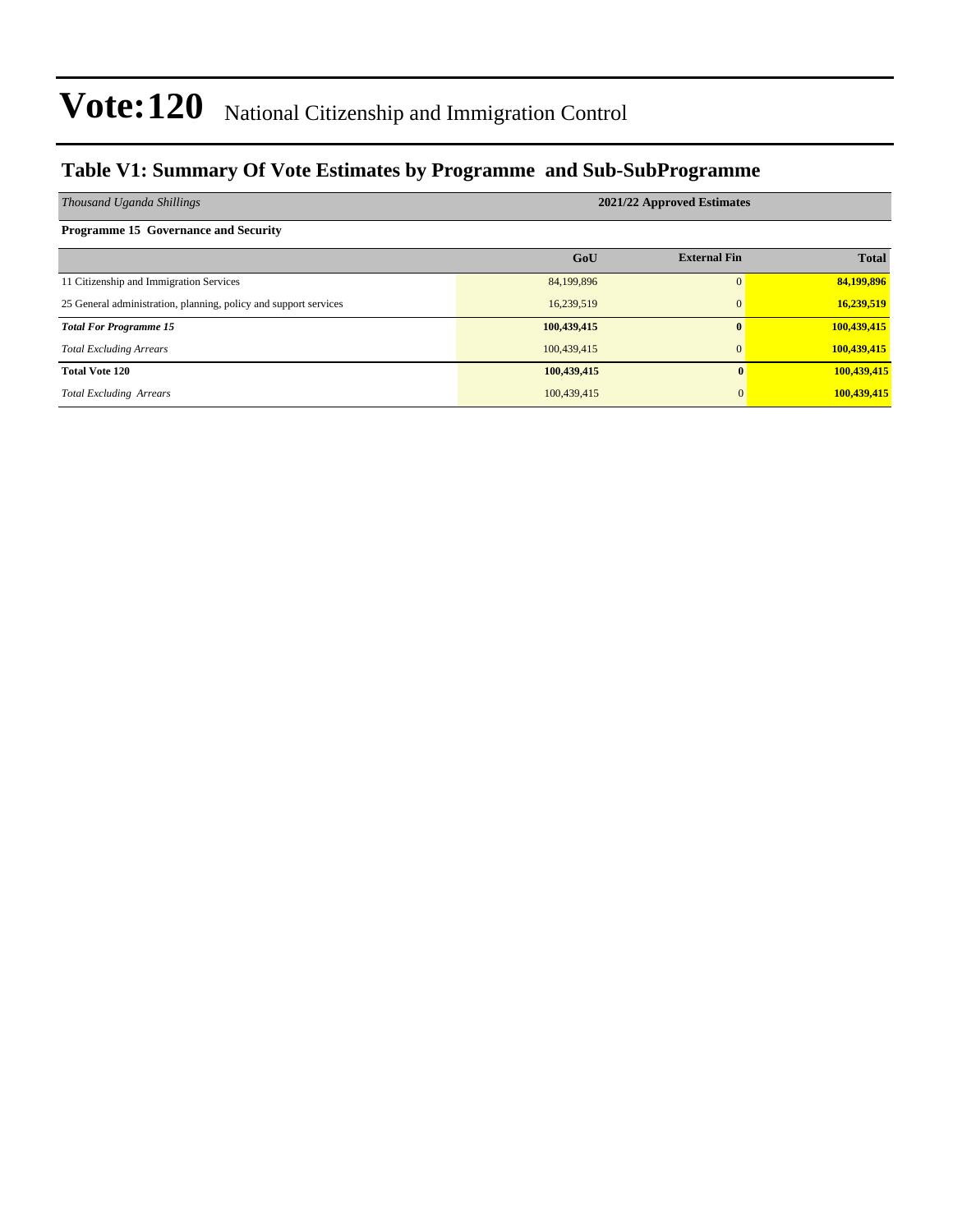### **Table V2: Summary Of Vote Estimates by Sub-SubProgramme,Department and Project**

| Thousand Uganda Shillings                                                         |                  | 2020/21 Approved Budget |                |              |                  | 2021/22 Approved Estimates    |              |  |  |  |
|-----------------------------------------------------------------------------------|------------------|-------------------------|----------------|--------------|------------------|-------------------------------|--------------|--|--|--|
| Sub-SubProgramme 11 Citizenship and Immigration Services                          |                  |                         |                |              |                  |                               |              |  |  |  |
| <b>Recurrent Budget Estimates</b>                                                 | <b>Wage</b>      | <b>Non-Wage</b>         | <b>AIA</b>     | <b>Total</b> | <b>Wage</b>      | Non-Wage                      | <b>Total</b> |  |  |  |
| 02 Inspection and Legal Services                                                  | $\mathbf{0}$     | 1.970.860               | $\overline{0}$ | 1,970,860    | $\mathbf{0}$     | 2.771.866                     | 2,771,866    |  |  |  |
| 03 Citizenship and Passport Control                                               | $\mathbf{0}$     | 68,748,316              | $\mathbf{0}$   | 68,748,316   | $\boldsymbol{0}$ | 60,596,493                    | 60,596,493   |  |  |  |
| 04 Immigration Control                                                            | $\mathbf{0}$     | 10,604,380              | $\mathbf{0}$   | 10,604,380   | $\mathbf{0}$     | 11,604,380                    | 11,604,380   |  |  |  |
| <b>Total Recurrent Budget Estimates for Sub-</b><br><b>SubProgramme</b>           | $\bf{0}$         | 81,323,556              | $\bf{0}$       | 81,323,556   | $\bf{0}$         | 74,972,740                    | 74,972,740   |  |  |  |
| <b>Development Budget Estimates</b>                                               | <b>GoU Dev't</b> | <b>External Fin</b>     | <b>AIA</b>     | <b>Total</b> |                  | <b>GoU Dev't External Fin</b> | <b>Total</b> |  |  |  |
| 1671 Retooling the National Citizenship and Immigration<br>Control                | 10,240,086       | $\overline{0}$          | $\mathbf{0}$   | 10,240,086   | 9,227,157        | $\overline{0}$                | 9,227,157    |  |  |  |
| <b>Total Development Budget Estimates for Sub-</b><br><b>SubProgramme</b>         | 10,240,086       | $\bf{0}$                | $\bf{0}$       | 10,240,086   | 9,227,157        | $\mathbf{0}$                  | 9,227,157    |  |  |  |
|                                                                                   | GoU              | <b>External Fin</b>     | <b>AIA</b>     | <b>Total</b> | GoU              | <b>External Fin</b>           | <b>Total</b> |  |  |  |
| <b>Total For Sub-SubProgramme 11</b>                                              | 91,563,641       | $\bf{0}$                | $\bf{0}$       | 91,563,641   | 84,199,896       | $\mathbf{0}$                  | 84,199,896   |  |  |  |
| <b>Total Excluding Arrears</b>                                                    | 90,550,713       | $\Omega$                | $\Omega$       | 90,550,713   | 84,199,896       | $\Omega$                      | 84,199,896   |  |  |  |
| Sub-SubProgramme 25 General administration, planning, policy and support services |                  |                         |                |              |                  |                               |              |  |  |  |
| <b>Recurrent Budget Estimates</b>                                                 | <b>Wage</b>      | <b>Non-Wage</b>         | <b>AIA</b>     | <b>Total</b> | <b>Wage</b>      | Non-Wage                      | <b>Total</b> |  |  |  |
| 01 Office of the Director                                                         | 4,417,489        | 8,896,030               | $\mathbf{0}$   | 13,313,518   | 5,244,171        | 10,995,348                    | 16,239,519   |  |  |  |
| <b>Total Recurrent Budget Estimates for Sub-</b><br><b>SubProgramme</b>           | 4,417,489        | 8,896,030               | $\bf{0}$       | 13,313,518   | 5,244,171        | 10,995,348                    | 16,239,519   |  |  |  |
|                                                                                   | GoU              | <b>External Fin</b>     | <b>AIA</b>     | <b>Total</b> | GoU              | <b>External Fin</b>           | <b>Total</b> |  |  |  |
| <b>Total For Sub-SubProgramme 25</b>                                              | 13,313,518       | $\bf{0}$                | $\bf{0}$       | 13,313,518   | 16,239,519       | $\bf{0}$                      | 16,239,519   |  |  |  |
| <b>Total Excluding Arrears</b>                                                    | 13,310,974       | $\overline{0}$          | $\overline{0}$ | 13,310,974   | 16,239,519       | $\mathbf{0}$                  | 16,239,519   |  |  |  |
| <b>Total Vote 120</b>                                                             | 104,877,160      | $\bf{0}$                | $\bf{0}$       | 104,877,160  | 100,439,415      | $\mathbf{0}$                  | 100,439,415  |  |  |  |
| <b>Total Excluding Arrears</b>                                                    | 103.861.686      | $\mathbf{0}$            | $\mathbf{0}$   | 103,861,686  | 100,439,415      | $\mathbf{0}$                  | 100.439.415  |  |  |  |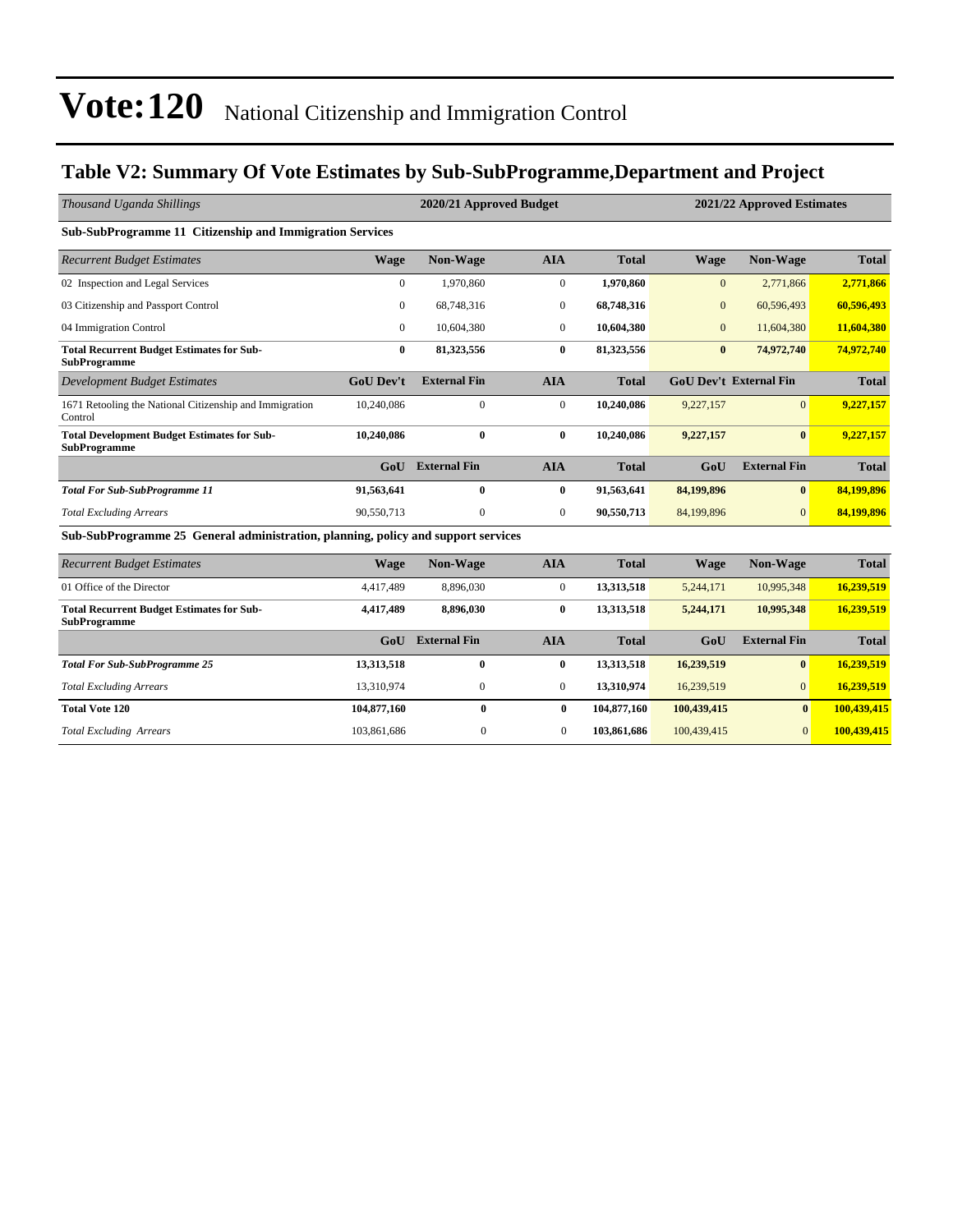### **Table V3: Summary Vote Estimates by Item**

| Thousand Uganda Shillings                                   |            | 2020/21 Approved Budget |                  |              |            | 2021/22 Approved Estimates |              |  |
|-------------------------------------------------------------|------------|-------------------------|------------------|--------------|------------|----------------------------|--------------|--|
|                                                             | GoU        | <b>External Fin</b>     | AIA              | <b>Total</b> | GoU        | <b>External Fin</b>        | <b>Total</b> |  |
| <b>Employees, Goods and Services (Outputs Provided)</b>     | 94,634,530 | $\bf{0}$                | $\bf{0}$         | 94,634,530   | 91,212,258 | $\bf{0}$                   | 91,212,258   |  |
| 211101 General Staff Salaries                               | 4,417,489  | $\bf{0}$                | 0                | 4,417,489    | 5,244,171  | $\bf{0}$                   | 5,244,171    |  |
| 211103 Allowances (Inc. Casuals, Temporary)                 | 5,737,671  | 0                       | $\bf{0}$         | 5,737,671    | 7,028,914  | $\bf{0}$                   | 7,028,914    |  |
| 212102 Pension for General Civil Service                    | 296,371    | $\bf{0}$                | $\bf{0}$         | 296,371      | 316,680    | $\bf{0}$                   | 316,680      |  |
| 213001 Medical expenses (To employees)                      | 416,640    | $\bf{0}$                | $\bf{0}$         | 416,640      | 354,631    | $\bf{0}$                   | 354,631      |  |
| 213002 Incapacity, death benefits and funeral expenses      | 140,000    | $\bf{0}$                | $\bf{0}$         | 140,000      | 140,000    | $\bf{0}$                   | 140,000      |  |
| 213004 Gratuity Expenses                                    | 272,272    | $\bf{0}$                | 0                | 272,272      | 304,692    | $\bf{0}$                   | 304,692      |  |
| 221001 Advertising and Public Relations                     | 568,291    | 0                       | $\bf{0}$         | 568,291      | 523,770    | $\bf{0}$                   | 523,770      |  |
| 221002 Workshops and Seminars                               | 820,140    | $\bf{0}$                | $\bf{0}$         | 820,140      | 1,637,500  | $\bf{0}$                   | 1,637,500    |  |
| 221003 Staff Training                                       | 468,000    | $\bf{0}$                | 0                | 468,000      | 870,200    | $\bf{0}$                   | 870,200      |  |
| 221006 Commissions and related charges                      | 1,060,096  | $\bf{0}$                | 0                | 1,060,096    | 1,144,641  | $\bf{0}$                   | 1,144,641    |  |
| 221007 Books, Periodicals & Newspapers                      | 57,492,344 | $\bf{0}$                | $\bf{0}$         | 57,492,344   | 42,138,920 | $\bf{0}$                   | 42,138,920   |  |
| 221008 Computer supplies and Information Technology<br>(TT) | 5,633,800  | 0                       | $\bf{0}$         | 5,633,800    | 5,716,830  | $\bf{0}$                   | 5,716,830    |  |
| 221009 Welfare and Entertainment                            | 2,648,666  | $\bf{0}$                | $\bf{0}$         | 2,648,666    | 3,526,280  | $\bf{0}$                   | 3,526,280    |  |
| 221010 Special Meals and Drinks                             | 100,000    | $\bf{0}$                | 0                | 100,000      | 924,170    | $\bf{0}$                   | 924,170      |  |
| 221011 Printing, Stationery, Photocopying and Binding       | 919,221    | 0                       | $\bf{0}$         | 919,221      | 1,604,720  | $\bf{0}$                   | 1,604,720    |  |
| 221012 Small Office Equipment                               | 806,194    | 0                       | $\bf{0}$         | 806,194      | 1,063,500  | $\bf{0}$                   | 1,063,500    |  |
| 221016 IFMS Recurrent costs                                 | 65,000     | $\bf{0}$                | $\bf{0}$         | 65,000       | 65,000     | $\bf{0}$                   | 65,000       |  |
| 221017 Subscriptions                                        | 42,000     | $\bf{0}$                | $\bf{0}$         | 42,000       | 6,000      | $\bf{0}$                   | 6,000        |  |
| 221020 IPPS Recurrent Costs                                 | 50,000     | $\bf{0}$                | $\bf{0}$         | 50,000       | 50,000     | $\bf{0}$                   | 50,000       |  |
| 222001 Telecommunications                                   | 318,300    | 0                       | $\bf{0}$         | 318,300      | 348,800    | $\bf{0}$                   | 348,800      |  |
| 222002 Postage and Courier                                  | 300,000    | 0                       | $\bf{0}$         | 300,000      | 400,000    | $\bf{0}$                   | 400,000      |  |
| 222003 Information and communications technology<br>(ICT)   | 889,500    | $\bf{0}$                | $\bf{0}$         | 889,500      | 3,003,879  | $\bf{0}$                   | 3,003,879    |  |
| 223003 Rent – (Produced Assets) to private entities         | 902,400    | $\bf{0}$                | $\bf{0}$         | 902,400      | 1,057,600  | $\bf{0}$                   | 1,057,600    |  |
| 223004 Guard and Security services                          | 100,000    | $\bf{0}$                | 0                | 100,000      | 200,000    | $\bf{0}$                   | 200,000      |  |
| 223005 Electricity                                          | 513,060    | 0                       | $\bf{0}$         | 513,060      | 532,600    | $\bf{0}$                   | 532,600      |  |
| 223006 Water                                                | 180,202    | 0                       | $\bf{0}$         | 180,202      | 212,750    | $\bf{0}$                   | 212,750      |  |
| 223007 Other Utilities- (fuel, gas, firewood, charcoal)     | 70,200     | $\bf{0}$                | $\bf{0}$         | 70,200       | 96,000     | $\bf{0}$                   | 96,000       |  |
| 224001 Medical Supplies                                     | $\bf{0}$   | $\bf{0}$                | $\bf{0}$         | $\bf{0}$     | 1,300,000  | $\bf{0}$                   | 1,300,000    |  |
| 224004 Cleaning and Sanitation                              | 72,000     | 0                       | 0                | 72,000       | 100,000    | $\bf{0}$                   | 100,000      |  |
| 224005 Uniforms, Beddings and Protective Gear               | 713,526    | $\bf{0}$                | $\boldsymbol{0}$ | 713,526      | 723,526    | $\bf{0}$                   | 723,526      |  |
| 225001 Consultancy Services- Short term                     | 422,660    | 0                       | 0                | 422,660      | 240,000    | $\bf{0}$                   | 240,000      |  |
| 227001 Travel inland                                        | 2,470,126  | $\bf{0}$                | $\bf{0}$         | 2,470,126    | 2,224,000  | $\bf{0}$                   | 2,224,000    |  |
| 227002 Travel abroad                                        | 1,919,514  | $\bf{0}$                | $\bf{0}$         | 1,919,514    | 2,630,960  | $\bf{0}$                   | 2,630,960    |  |
| 227003 Carriage, Haulage, Freight and transport hire        | 264,355    | $\bf{0}$                | 0                | 264,355      | 300,000    | $\bf{0}$                   | 300,000      |  |
| 227004 Fuel, Lubricants and Oils                            | 2,334,840  | $\bf{0}$                | $\bf{0}$         | 2,334,840    | 2,764,206  | $\bf{0}$                   | 2,764,206    |  |
| 228001 Maintenance - Civil                                  | 310,000    | 0                       | $\bf{0}$         | 310,000      | 1,220,000  | $\bf{0}$                   | 1,220,000    |  |
| 228002 Maintenance - Vehicles                               | 380,000    | $\bf{0}$                | $\boldsymbol{0}$ | 380,000      | 643,318    | $\bf{0}$                   | 643,318      |  |
| 228003 Maintenance – Machinery, Equipment &<br>Furniture    | 479,650    | $\bf{0}$                | 0                | 479,650      | 510,000    | $\bf{0}$                   | 510,000      |  |
| 273101 Medical expenses (To general Public)                 | 40,000     | $\bf{0}$                | $\bf{0}$         | 40,000       | 44,000     | $\bf{0}$                   | 44,000       |  |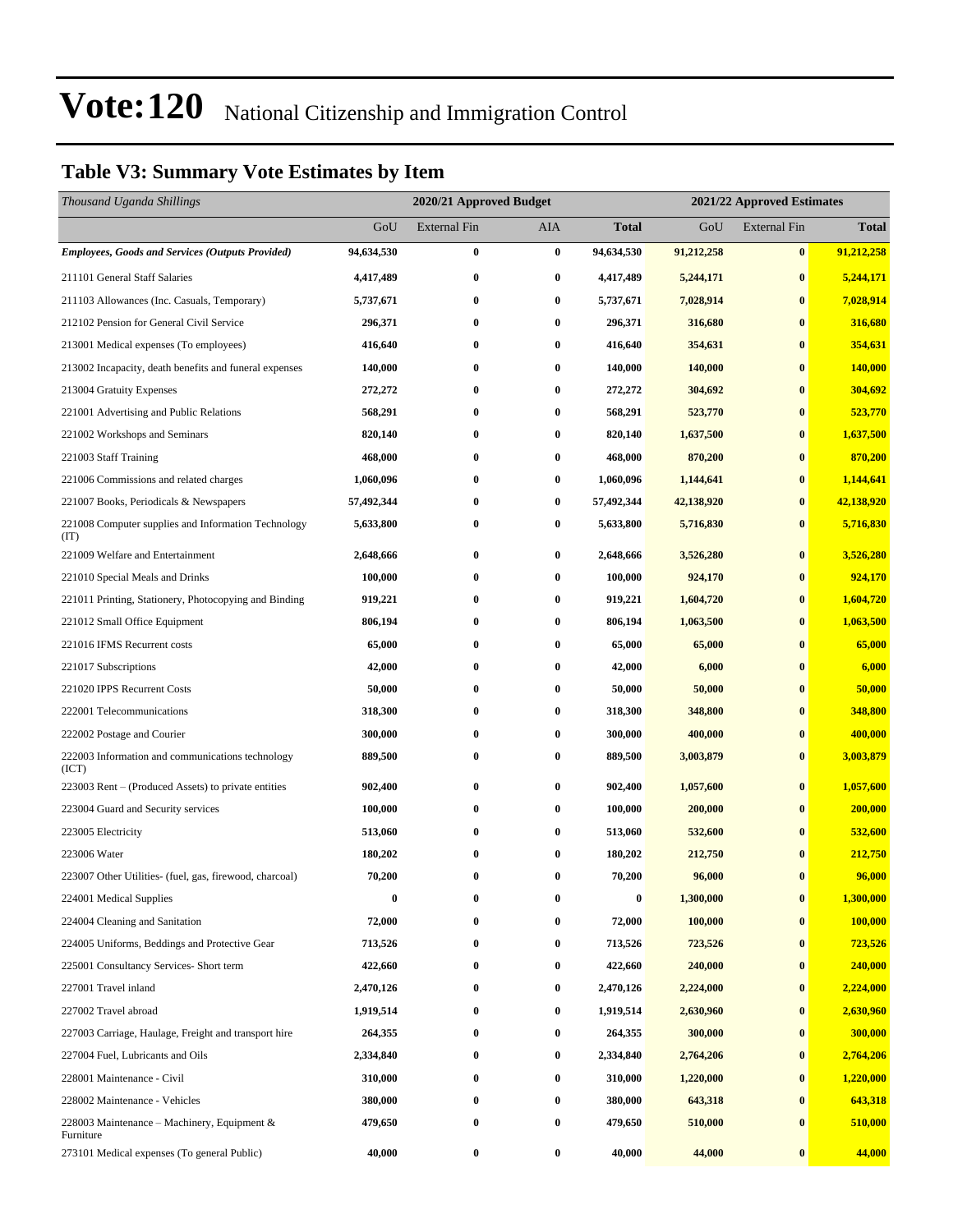| <b>Investment</b> (Capital Purchases) | 9,227,157   | $\bf{0}$       | $\bf{0}$     | 9,227,157   | 9,227,157   | $\mathbf{0}$   | 9,227,157    |
|---------------------------------------|-------------|----------------|--------------|-------------|-------------|----------------|--------------|
| 311101 Land                           | 200,000     | $\bf{0}$       | $\bf{0}$     | 200,000     | 500,000     | $\mathbf{0}$   | 500,000      |
| 312101 Non-Residential Buildings      | 75,000      | $\bf{0}$       | $\bf{0}$     | 75,000      | 3,755,000   | $\mathbf{0}$   | 3,755,000    |
| 312102 Residential Buildings          | 140,000     | $\bf{0}$       | $\bf{0}$     | 140,000     | $\bf{0}$    |                | $\mathbf{0}$ |
| 312201 Transport Equipment            | 900,000     | $\bf{0}$       | $\bf{0}$     | 900,000     | 1,150,000   | $\bf{0}$       | 1,150,000    |
| 312202 Machinery and Equipment        | 7,578,657   | $\bf{0}$       | $\bf{0}$     | 7,578,657   | 3,600,000   | $\bf{0}$       | 3,600,000    |
| 312203 Furniture & Fixtures           | 333,500     | $\bf{0}$       | $\bf{0}$     | 333,500     | 222,157     | $\mathbf{0}$   | 222,157      |
| <b>Arrears</b>                        | 1,015,473   | $\bf{0}$       | $\bf{0}$     | 1,015,473   | $\bf{0}$    | $\mathbf{0}$   | $\mathbf{0}$ |
| 321605 Domestic arrears (Budgeting)   | 1,015,473   | $\bf{0}$       | $\bf{0}$     | 1,015,473   | $\bf{0}$    |                | $\mathbf{0}$ |
| <b>Grand Total Vote 120</b>           | 104,877,160 | $\bf{0}$       | $\bf{0}$     | 104,877,160 | 100,439,415 | $\mathbf{0}$   | 100,439,415  |
| <b>Total Excluding Arrears</b>        | 103,861,686 | $\overline{0}$ | $\mathbf{0}$ | 103,861,686 | 100,439,415 | $\overline{0}$ | 100,439,415  |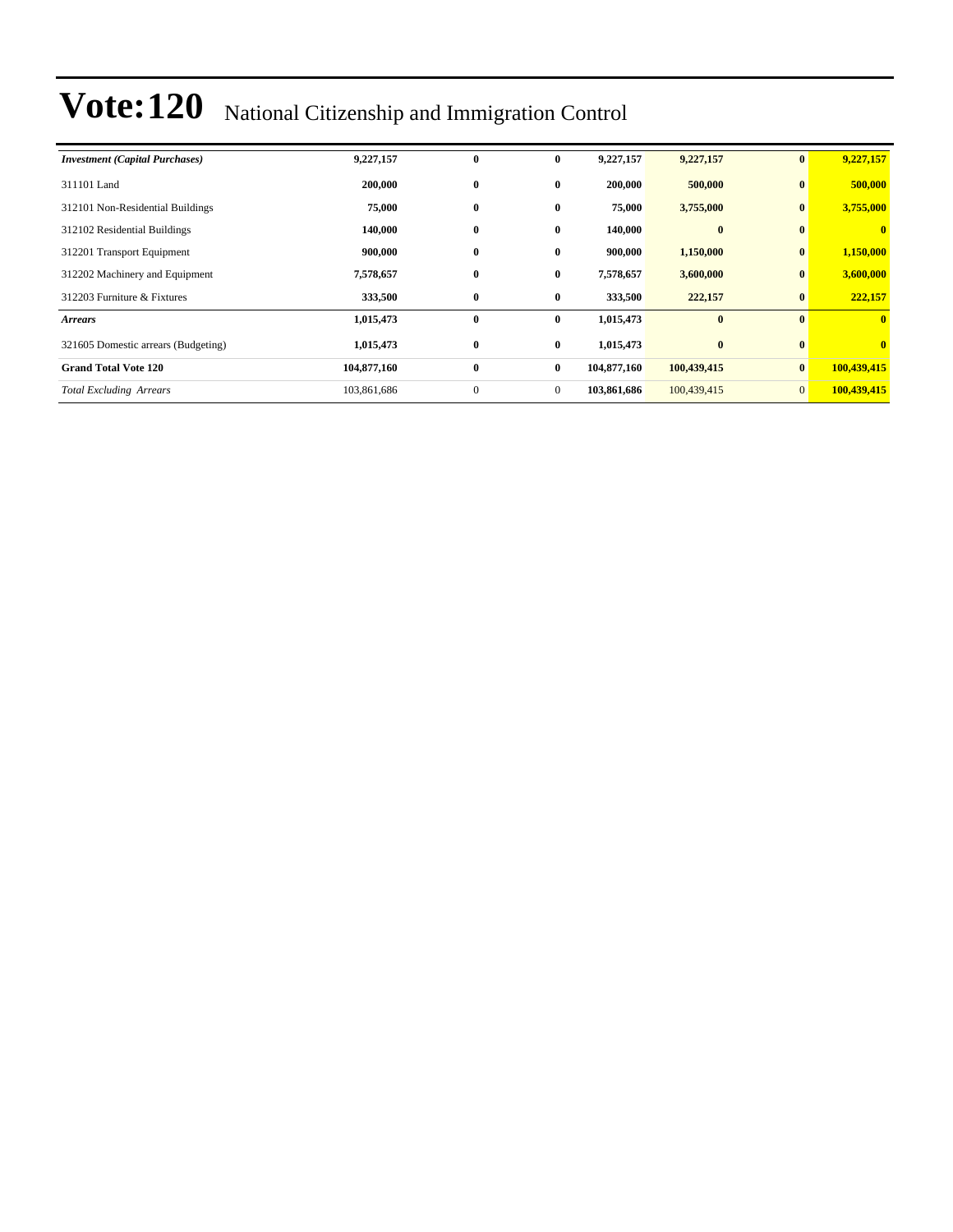### **Table V4: Detailed Estimates by Sub-SubProgramme, Department,Project and Budget Output and Item**

#### *Sub-SubProgrammme 11 Citizenship and Immigration Services*

*Recurrent Budget Estimates*

#### **Department 02 Inspection and Legal Services**

| Thousand Uganda Shillings                                                                       |                  | 2020/21 Approved Budget |                  | 2021/22 Approved Estimates |                       |              |                         |
|-------------------------------------------------------------------------------------------------|------------------|-------------------------|------------------|----------------------------|-----------------------|--------------|-------------------------|
| <b>Outputs Provided</b>                                                                         | Wage             | Non Wage                | <b>AIA</b>       | <b>Total</b>               | Wage                  | Non Wage     | <b>Total</b>            |
| Budget Output 121103 Legal advisory, enforcement, compliance and removal of illegal immigrants. |                  |                         |                  |                            |                       |              |                         |
| 211103 Allowances (Inc. Casuals, Temporary)                                                     | $\mathbf{0}$     | 465,000                 | $\mathbf{0}$     | 465,000                    | $\mathbf{0}$          | 661,980      | 661,980                 |
| 221002 Workshops and Seminars                                                                   | $\mathbf{0}$     | 50,000                  | $\overline{0}$   | 50,000                     | $\mathbf{0}$          | $\mathbf{0}$ | $\overline{\mathbf{0}}$ |
| 221003 Staff Training                                                                           | $\mathbf{0}$     | $\overline{0}$          | $\overline{0}$   | $\bf{0}$                   | $\mathbf{0}$          | 47,200       | 47,200                  |
| 221007 Books, Periodicals & Newspapers                                                          | $\mathbf{0}$     | 33,599                  | $\overline{0}$   | 33,599                     | $\mathbf{0}$          | 48,000       | 48,000                  |
| 221008 Computer supplies and Information Technology (IT)                                        | $\mathbf{0}$     | 30,000                  | $\overline{0}$   | 30,000                     | $\mathbf{0}$          | 80,000       | 80,000                  |
| 221009 Welfare and Entertainment                                                                | $\mathbf{0}$     | 320,000                 | $\overline{0}$   | 320,000                    | $\mathbf{0}$          | 363,280      | 363,280                 |
| 221010 Special Meals and Drinks                                                                 | $\mathbf{0}$     | 100,000                 | $\overline{0}$   | 100,000                    | $\mathbf{0}$          | 100,000      | 100,000                 |
| 221011 Printing, Stationery, Photocopying and Binding                                           | $\mathbf{0}$     | 35,000                  | $\overline{0}$   | 35,000                     | $\mathbf{0}$          | 54,520       | 54,520                  |
| 221012 Small Office Equipment                                                                   | $\mathbf{0}$     | 30,000                  | $\overline{0}$   | 30,000                     | $\mathbf{0}$          | 60,000       | 60,000                  |
| 221017 Subscriptions                                                                            | $\mathbf{0}$     | 42,000                  | $\overline{0}$   | 42,000                     | $\mathbf{0}$          | 6,000        | 6,000                   |
| 222001 Telecommunications                                                                       | $\mathbf{0}$     | 12,000                  | $\overline{0}$   | 12,000                     | $\mathbf{0}$          | 40,000       | 40,000                  |
| 224005 Uniforms, Beddings and Protective Gear                                                   | $\mathbf{0}$     | $\mathbf{0}$            | $\overline{0}$   | $\bf{0}$                   | $\mathbf{0}$          | 10,000       | 10,000                  |
| 225001 Consultancy Services- Short term                                                         | $\mathbf{0}$     | 20,000                  | $\overline{0}$   | 20,000                     | $\mathbf{0}$          | $\Omega$     | $\overline{0}$          |
| 227001 Travel inland                                                                            | $\theta$         | 380,000                 | $\overline{0}$   | 380,000                    | $\mathbf{0}$          | 326,000      | 326,000                 |
| 227002 Travel abroad                                                                            | $\mathbf{0}$     | 102,789                 | $\overline{0}$   | 102,789                    | $\mathbf{0}$          | 250,960      | 250,960                 |
| 227003 Carriage, Haulage, Freight and transport hire                                            | $\mathbf{0}$     | $\overline{0}$          | $\overline{0}$   | $\bf{0}$                   | $\mathbf{0}$          | 120,000      | 120,000                 |
| 227004 Fuel, Lubricants and Oils                                                                | $\boldsymbol{0}$ | 310,473                 | $\boldsymbol{0}$ | 310,473                    | $\mathbf{0}$          | 559,926      | 559,926                 |
| 273101 Medical expenses (To general Public)                                                     | $\mathbf{0}$     | 40,000                  | $\overline{0}$   | 40,000                     | $\mathbf{0}$          | 44,000       | 44,000                  |
| <b>Total Cost of Budget Output 03</b>                                                           | 0                | 1,970,860               | 0                | 1,970,860                  | $\boldsymbol{\theta}$ | 2,771,866    | 2,771,866               |
| <b>Total Cost Of Outputs Provided</b>                                                           | $\bf{0}$         | 1,970,860               | $\bf{0}$         | 1,970,860                  | $\bf{0}$              | 2,771,866    | 2,771,866               |
| <b>Total Cost for Department 02</b>                                                             | $\bf{0}$         | 1,970,860               | $\bf{0}$         | 1,970,860                  | $\bf{0}$              | 2,771,866    | 2,771,866               |
| <b>Total Excluding Arrears</b>                                                                  | $\mathbf{0}$     | 1,970,860               | $\overline{0}$   | 1,970,860                  | $\mathbf{0}$          | 2,771,866    | 2,771,866               |

#### **Department 03 Citizenship and Passport Control**

| Thousand Uganda Shillings                                                      |              | 2020/21 Approved Budget |                |              |              | 2021/22 Approved Estimates |              |  |
|--------------------------------------------------------------------------------|--------------|-------------------------|----------------|--------------|--------------|----------------------------|--------------|--|
| <b>Outputs Provided</b>                                                        | Wage         | Non Wage                | AIA            | <b>Total</b> | Wage         | Non Wage                   | <b>Total</b> |  |
| Budget Output 121101 Citizens facilitated to travel in and out of the country. |              |                         |                |              |              |                            |              |  |
| 211103 Allowances (Inc. Casuals, Temporary)                                    | $\mathbf{0}$ | 2,983,667               | $\overline{0}$ | 2,983,667    | $\mathbf{0}$ | 4,369,934                  | 4,369,934    |  |
| 213001 Medical expenses (To employees)                                         | $\mathbf{0}$ | 224,640                 | $\mathbf{0}$   | 224,640      | $\mathbf{0}$ | 255,360                    | 255,360      |  |
| 221002 Workshops and Seminars                                                  | $\mathbf{0}$ | 560,000                 | $\mathbf{0}$   | 560,000      | $\mathbf{0}$ | 816,500                    | 816,500      |  |
| 221003 Staff Training                                                          | $\mathbf{0}$ | $\Omega$                | $\Omega$       | $\mathbf{0}$ | $\mathbf{0}$ | 400,000                    | 400,000      |  |
| 221007 Books, Periodicals & Newspapers                                         | $\mathbf{0}$ | 57,423,104              | $\overline{0}$ | 57,423,104   | $\mathbf{0}$ | 42,000,000                 | 42,000,000   |  |
| 221008 Computer supplies and Information Technology (IT)                       | $\mathbf{0}$ | 440,000                 | $\mathbf{0}$   | 440,000      | $\mathbf{0}$ | 450,000                    | 450,000      |  |
| 221009 Welfare and Entertainment                                               | $\mathbf{0}$ | 1,001,871               | $\mathbf{0}$   | 1,001,871    | $\mathbf{0}$ | 1,558,000                  | 1,558,000    |  |
| 221010 Special Meals and Drinks                                                | $\mathbf{0}$ | $\mathbf{0}$            | $\Omega$       | $\bf{0}$     | $\mathbf{0}$ | 432,000                    | 432,000      |  |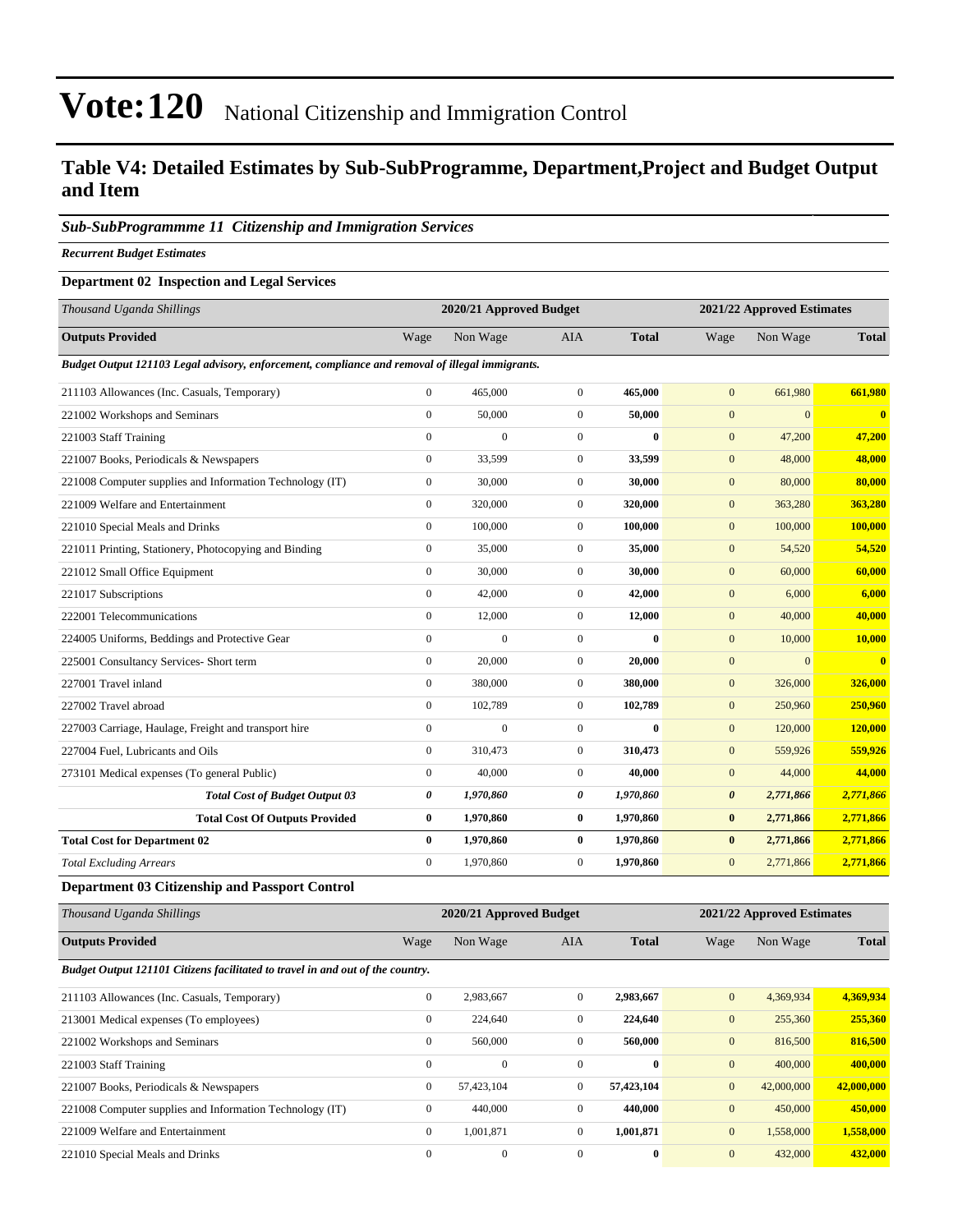| 221011 Printing, Stationery, Photocopying and Binding                      | $\boldsymbol{0}$ | 350,400                 | $\mathbf{0}$     | 350,400      | $\mathbf{0}$          | 530,000                    | 530,000        |
|----------------------------------------------------------------------------|------------------|-------------------------|------------------|--------------|-----------------------|----------------------------|----------------|
| 221012 Small Office Equipment                                              | $\boldsymbol{0}$ | 230,000                 | $\boldsymbol{0}$ | 230,000      | $\boldsymbol{0}$      | 566,000                    | 566,000        |
| 222001 Telecommunications                                                  | $\boldsymbol{0}$ | 220,400                 | $\boldsymbol{0}$ | 220,400      | $\mathbf{0}$          | 159,600                    | 159,600        |
| 222002 Postage and Courier                                                 | $\boldsymbol{0}$ | 300,000                 | $\boldsymbol{0}$ | 300,000      | $\boldsymbol{0}$      | 400,000                    | 400,000        |
| 222003 Information and communications technology (ICT)                     | $\boldsymbol{0}$ | 760,000                 | $\boldsymbol{0}$ | 760,000      | $\mathbf{0}$          | 2,788,499                  | 2,788,499      |
| 223003 Rent - (Produced Assets) to private entities                        | $\boldsymbol{0}$ | 842,400                 | $\boldsymbol{0}$ | 842,400      | $\mathbf{0}$          | 957,600                    | 957,600        |
| 223005 Electricity                                                         | $\boldsymbol{0}$ | 70,200                  | $\boldsymbol{0}$ | 70,200       | $\boldsymbol{0}$      | 94,000                     | 94,000         |
| 223006 Water                                                               | $\boldsymbol{0}$ | 56,160                  | $\boldsymbol{0}$ | 56,160       | $\mathbf{0}$          | 94,000                     | 94,000         |
| 223007 Other Utilities- (fuel, gas, firewood, charcoal)                    | $\boldsymbol{0}$ | 70,200                  | $\boldsymbol{0}$ | 70,200       | $\boldsymbol{0}$      | 96,000                     | 96,000         |
| 227001 Travel inland                                                       | $\boldsymbol{0}$ | 907,480                 | $\boldsymbol{0}$ | 907,480      | $\boldsymbol{0}$      | 800,000                    | 800,000        |
| 227002 Travel abroad                                                       | $\boldsymbol{0}$ | 927,612                 | $\boldsymbol{0}$ | 927,612      | $\mathbf{0}$          | 1,000,000                  | 1,000,000      |
| 227003 Carriage, Haulage, Freight and transport hire                       | $\boldsymbol{0}$ | 50,000                  | $\boldsymbol{0}$ | 50,000       | $\mathbf{0}$          | 100,000                    | 100,000        |
| 227004 Fuel, Lubricants and Oils                                           | $\boldsymbol{0}$ | 741,182                 | $\boldsymbol{0}$ | 741,182      | $\mathbf{0}$          | 800,000                    | 800,000        |
| 228003 Maintenance – Machinery, Equipment & Furniture                      | $\boldsymbol{0}$ | 40,000                  | $\boldsymbol{0}$ | 40,000       | $\boldsymbol{0}$      | 150,000                    | 150,000        |
| <b>Total Cost of Budget Output 01</b>                                      | 0                | 68,199,316              | 0                | 68,199,316   | $\boldsymbol{\theta}$ | 58,817,493                 | 58,817,493     |
| <b>Budget Output 121109 Aliens Granted Citizenship</b>                     |                  |                         |                  |              |                       |                            |                |
| 211103 Allowances (Inc. Casuals, Temporary)                                | $\boldsymbol{0}$ | 96,403                  | $\boldsymbol{0}$ | 96,403       | $\mathbf{0}$          | 200,000                    | 200,000        |
| 221002 Workshops and Seminars                                              | $\boldsymbol{0}$ | 40,940                  | $\boldsymbol{0}$ | 40,940       | $\mathbf{0}$          | 280,000                    | 280,000        |
| 221007 Books, Periodicals & Newspapers                                     | $\boldsymbol{0}$ | 1,981                   | $\boldsymbol{0}$ | 1,981        | $\mathbf{0}$          | 6,000                      | 6,000          |
| 221009 Welfare and Entertainment                                           | $\boldsymbol{0}$ | 116,940                 | $\boldsymbol{0}$ | 116,940      | $\boldsymbol{0}$      | 240,000                    | 240,000        |
| 221011 Printing, Stationery, Photocopying and Binding                      | $\boldsymbol{0}$ | 20,000                  | $\boldsymbol{0}$ | 20,000       | $\boldsymbol{0}$      | 100,000                    | <b>100,000</b> |
| 222003 Information and communications technology (ICT)                     | $\boldsymbol{0}$ | $\boldsymbol{0}$        | $\boldsymbol{0}$ | $\bf{0}$     | $\mathbf{0}$          | 119,000                    | 119,000        |
| 227001 Travel inland                                                       | $\boldsymbol{0}$ | 65,000                  | $\boldsymbol{0}$ | 65,000       | $\mathbf{0}$          | 74,000                     | 74,000         |
| 227002 Travel abroad                                                       | $\boldsymbol{0}$ | 139,497                 | $\boldsymbol{0}$ | 139,497      | $\mathbf{0}$          | 600,000                    | 600,000        |
| 227004 Fuel, Lubricants and Oils                                           | $\boldsymbol{0}$ | 68,239                  | $\boldsymbol{0}$ | 68,239       | $\boldsymbol{0}$      | 160,000                    | 160,000        |
| <b>Total Cost of Budget Output 09</b>                                      | 0                | 549,000                 | 0                | 549,000      | $\boldsymbol{\theta}$ | 1,779,000                  | 1,779,000      |
| <b>Total Cost Of Outputs Provided</b>                                      | $\bf{0}$         | 68,748,316              | 0                | 68,748,316   | $\bf{0}$              | 60,596,493                 | 60,596,493     |
| <b>Total Cost for Department 03</b>                                        | $\bf{0}$         | 68,748,316              | $\bf{0}$         | 68,748,316   | $\bf{0}$              | 60,596,493                 | 60,596,493     |
| <b>Total Excluding Arrears</b>                                             | $\boldsymbol{0}$ | 68,748,316              | $\boldsymbol{0}$ | 68,748,316   | $\mathbf{0}$          | 60,596,493                 | 60,596,493     |
| <b>Department 04 Immigration Control</b>                                   |                  |                         |                  |              |                       |                            |                |
| Thousand Uganda Shillings                                                  |                  | 2020/21 Approved Budget |                  |              |                       | 2021/22 Approved Estimates |                |
| <b>Outputs Provided</b>                                                    | Wage             | Non Wage                | AIA              | <b>Total</b> | Wage                  | Non Wage                   | <b>Total</b>   |
| <b>Budget Output 121102 Facilitated entry, stay and exit of foreigners</b> |                  |                         |                  |              |                       |                            |                |
| 211103 Allowances (Inc. Casuals, Temporary)                                | $\boldsymbol{0}$ | 564,732                 | $\boldsymbol{0}$ | 564,732      | $\mathbf{0}$          | 584,000                    | 584,000        |
| 221002 Workshops and Seminars                                              | $\boldsymbol{0}$ | 63,200                  | $\boldsymbol{0}$ | 63,200       | $\boldsymbol{0}$      | 436,000                    | 436,000        |
| 221003 Staff Training                                                      | $\boldsymbol{0}$ | $\boldsymbol{0}$        | $\boldsymbol{0}$ | $\bf{0}$     | $\mathbf{0}$          | 200,000                    | 200,000        |
| 221007 Books, Periodicals & Newspapers                                     | $\boldsymbol{0}$ | 14,400                  | $\boldsymbol{0}$ | 14,400       | $\mathbf{0}$          | 65,920                     | 65,920         |
| 221008 Computer supplies and Information Technology (IT)                   | $\boldsymbol{0}$ | 2,854,000               | $\boldsymbol{0}$ | 2,854,000    | $\boldsymbol{0}$      | 2,115,000                  | 2,115,000      |
| 221009 Welfare and Entertainment                                           | $\boldsymbol{0}$ | 353,400                 | $\boldsymbol{0}$ | 353,400      | $\mathbf{0}$          | 400,000                    | 400,000        |
| 221011 Printing, Stationery, Photocopying and Binding                      | $\boldsymbol{0}$ | 131,000                 | $\boldsymbol{0}$ | 131,000      | $\boldsymbol{0}$      | 497,800                    | 497,800        |
| 221012 Small Office Equipment                                              |                  |                         |                  |              |                       |                            |                |
|                                                                            | $\boldsymbol{0}$ | 465,000                 | $\boldsymbol{0}$ | 465,000      | $\mathbf{0}$          | 199,000                    | 199,000        |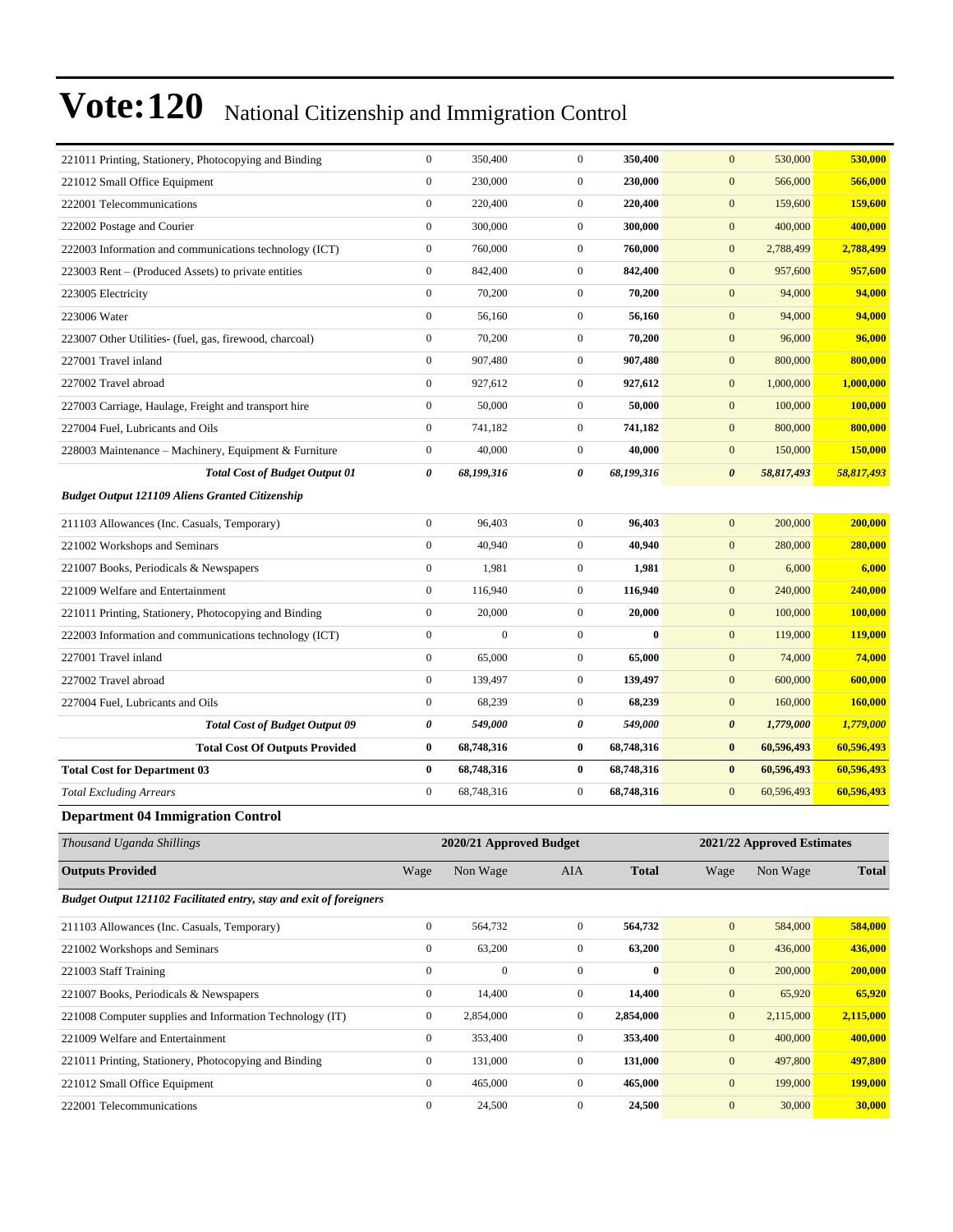| 227001 Travel inland                                                               | $\boldsymbol{0}$       | 150,750                 | $\boldsymbol{0}$ | 150,750      | $\mathbf{0}$           | 200,000                 | 200,000          |
|------------------------------------------------------------------------------------|------------------------|-------------------------|------------------|--------------|------------------------|-------------------------|------------------|
| 227002 Travel abroad                                                               | $\boldsymbol{0}$       | 82,658                  | $\boldsymbol{0}$ | 82,658       | $\boldsymbol{0}$       | 150,000                 | 150,000          |
| 227004 Fuel, Lubricants and Oils                                                   | $\boldsymbol{0}$       | 252,485                 | $\boldsymbol{0}$ | 252,485      | $\mathbf{0}$           | 302,280                 | 302,280          |
| 228003 Maintenance – Machinery, Equipment & Furniture                              | $\boldsymbol{0}$       | 335,650                 | $\mathbf{0}$     | 335,650      | $\mathbf{0}$           | 220,000                 | 220,000          |
| <b>Total Cost of Budget Output 02</b>                                              | 0                      | 5,291,775               | 0                | 5,291,775    | $\boldsymbol{\theta}$  | 5,400,000               | 5,400,000        |
| <b>Budget Output 121105 Border Control.</b>                                        |                        |                         |                  |              |                        |                         |                  |
| 211103 Allowances (Inc. Casuals, Temporary)                                        | $\boldsymbol{0}$       | 724,065                 | $\mathbf{0}$     | 724,065      | $\mathbf{0}$           | 400,000                 | 400,000          |
| 221008 Computer supplies and Information Technology (IT)                           | $\boldsymbol{0}$       | 2,115,000               | $\overline{0}$   | 2,115,000    | $\mathbf{0}$           | 2,919,830               | 2,919,830        |
| 221009 Welfare and Entertainment                                                   | $\boldsymbol{0}$       | 447,155                 | $\boldsymbol{0}$ | 447,155      | $\mathbf{0}$           | 450,000                 | 450,000          |
| 221010 Special Meals and Drinks                                                    | $\boldsymbol{0}$       | $\mathbf{0}$            | $\boldsymbol{0}$ | $\bf{0}$     | $\mathbf{0}$           | 42,170                  | 42,170           |
| 221011 Printing, Stationery, Photocopying and Binding                              | $\boldsymbol{0}$       | 181,050                 | $\boldsymbol{0}$ | 181,050      | $\mathbf{0}$           | 120,000                 | 120,000          |
| 221012 Small Office Equipment                                                      | $\boldsymbol{0}$       | $\boldsymbol{0}$        | $\mathbf{0}$     | $\bf{0}$     | $\mathbf{0}$           | 168,000                 | 168,000          |
| 222001 Telecommunications                                                          | $\boldsymbol{0}$       | 40,000                  | $\overline{0}$   | 40,000       | $\mathbf{0}$           | 25,000                  | 25,000           |
| 223005 Electricity                                                                 | $\boldsymbol{0}$       | 54,000                  | $\boldsymbol{0}$ | 54,000       | $\mathbf{0}$           | 50,000                  | 50,000           |
| 223006 Water                                                                       | $\boldsymbol{0}$       | 30,292                  | $\boldsymbol{0}$ | 30,292       | $\mathbf{0}$           | 25,000                  | 25,000           |
| 225001 Consultancy Services- Short term                                            | $\boldsymbol{0}$       | $\boldsymbol{0}$        | $\overline{0}$   | $\bf{0}$     | $\mathbf{0}$           | 100,000                 | 100,000          |
| 227001 Travel inland                                                               | $\boldsymbol{0}$       | 724,550                 | $\mathbf{0}$     | 724,550      | $\mathbf{0}$           | 600,000                 | 600,000          |
| 227002 Travel abroad                                                               | $\boldsymbol{0}$       | 122,850                 | $\boldsymbol{0}$ | 122,850      | $\mathbf{0}$           | 130,000                 | <b>130,000</b>   |
| 227004 Fuel, Lubricants and Oils                                                   | $\boldsymbol{0}$       | 289,350                 | $\mathbf{0}$     | 289,350      | $\mathbf{0}$           | 300,000                 | 300,000          |
| 228001 Maintenance - Civil                                                         | $\boldsymbol{0}$       | $\mathbf{0}$            | $\overline{0}$   | $\bf{0}$     | $\mathbf{0}$           | 370,000                 | 370,000          |
| <b>Total Cost of Budget Output 05</b>                                              | 0                      | 4,728,312               | 0                | 4,728,312    | $\boldsymbol{\theta}$  | 5,700,000               | 5,700,000        |
| <b>Budget Output 121110 Support to Clusters</b>                                    |                        |                         |                  |              |                        |                         |                  |
| 211103 Allowances (Inc. Casuals, Temporary)                                        | $\boldsymbol{0}$       | 179,440                 | $\mathbf{0}$     | 179,440      | $\mathbf{0}$           | 150,000                 | 150,000          |
| 221011 Printing, Stationery, Photocopying and Binding                              | $\boldsymbol{0}$       | 56,500                  | $\boldsymbol{0}$ | 56,500       | $\mathbf{0}$           | 83,500                  | 83,500           |
| 221012 Small Office Equipment                                                      | $\boldsymbol{0}$       | 20,594                  | $\boldsymbol{0}$ | 20,594       | $\mathbf{0}$           | 10,500                  | 10,500           |
| 222003 Information and communications technology (ICT)                             | $\boldsymbol{0}$       | 53,100                  | $\boldsymbol{0}$ | 53,100       | $\mathbf{0}$           | 20,380                  | 20,380           |
| 227002 Travel abroad                                                               | $\boldsymbol{0}$       | 139,658                 | $\mathbf{0}$     | 139,658      | $\mathbf{0}$           | 100,000                 | 100,000          |
| 227004 Fuel, Lubricants and Oils                                                   | $\boldsymbol{0}$       | 135,001                 | $\mathbf{0}$     | 135,001      | $\mathbf{0}$           | 140,000                 | 140,000          |
| <b>Total Cost of Budget Output 10</b>                                              | 0                      | 584,293                 | 0                | 584,293      | $\boldsymbol{\theta}$  | 504,380                 | 504,380          |
| <b>Total Cost Of Outputs Provided</b>                                              | $\bf{0}$               | 10,604,380              | $\bf{0}$         | 10,604,380   | $\bf{0}$               | 11,604,380              | 11,604,380       |
| <b>Total Cost for Department 04</b>                                                | $\bf{0}$               | 10,604,380              | 0                | 10,604,380   | $\bf{0}$               | 11,604,380              | 11,604,380       |
| <b>Total Excluding Arrears</b>                                                     | $\boldsymbol{0}$       | 10,604,380              | $\boldsymbol{0}$ | 10,604,380   | $\mathbf{0}$           | 11,604,380              | 11,604,380       |
| <b>Development Budget Estimates</b>                                                |                        |                         |                  |              |                        |                         |                  |
| Project 1671 Retooling the National Citizenship and Immigration Control            |                        |                         |                  |              |                        |                         |                  |
| Thousand Uganda Shillings                                                          |                        | 2020/21 Approved Budget |                  |              |                        | 2021/22 Draft Estimates |                  |
| <b>Capital Purchases</b>                                                           | GoU Dev't External Fin |                         | AIA              | <b>Total</b> | GoU Dev't External Fin |                         | <b>Total</b>     |
| <b>Budget Output 121171 Acquisition of Land by Government</b>                      |                        |                         |                  |              |                        |                         |                  |
| 311101 Land                                                                        | 200,000                | $\boldsymbol{0}$        | $\boldsymbol{0}$ | 200,000      | 500,000                | $\mathbf{0}$            | 500,000          |
| Total Cost Of Budget Output 121171                                                 | 200,000                | $\pmb{\theta}$          | $\pmb{\theta}$   | 200,000      | 500,000                | $\pmb{\theta}$          | 500,000          |
| <b>Budget Output 121172 Government Buildings and Administrative Infrastructure</b> |                        |                         |                  |              |                        |                         |                  |
| 312101 Non-Residential Buildings                                                   | 75,000                 | $\boldsymbol{0}$        | $\boldsymbol{0}$ | 75,000       | 3,755,000              | $\mathbf{0}$            | 3,755,000        |
| 312102 Residential Buildings                                                       | 140,000                | $\boldsymbol{0}$        | $\boldsymbol{0}$ | 140,000      | $\boldsymbol{0}$       | $\mathbf{0}$            | $\boldsymbol{0}$ |
| Total Cost Of Budget Output 121172                                                 | 215,000                | 0                       | 0                | 215,000      | 3,755,000              | $\pmb{\theta}$          | 3,755,000        |
|                                                                                    |                        |                         |                  |              |                        |                         |                  |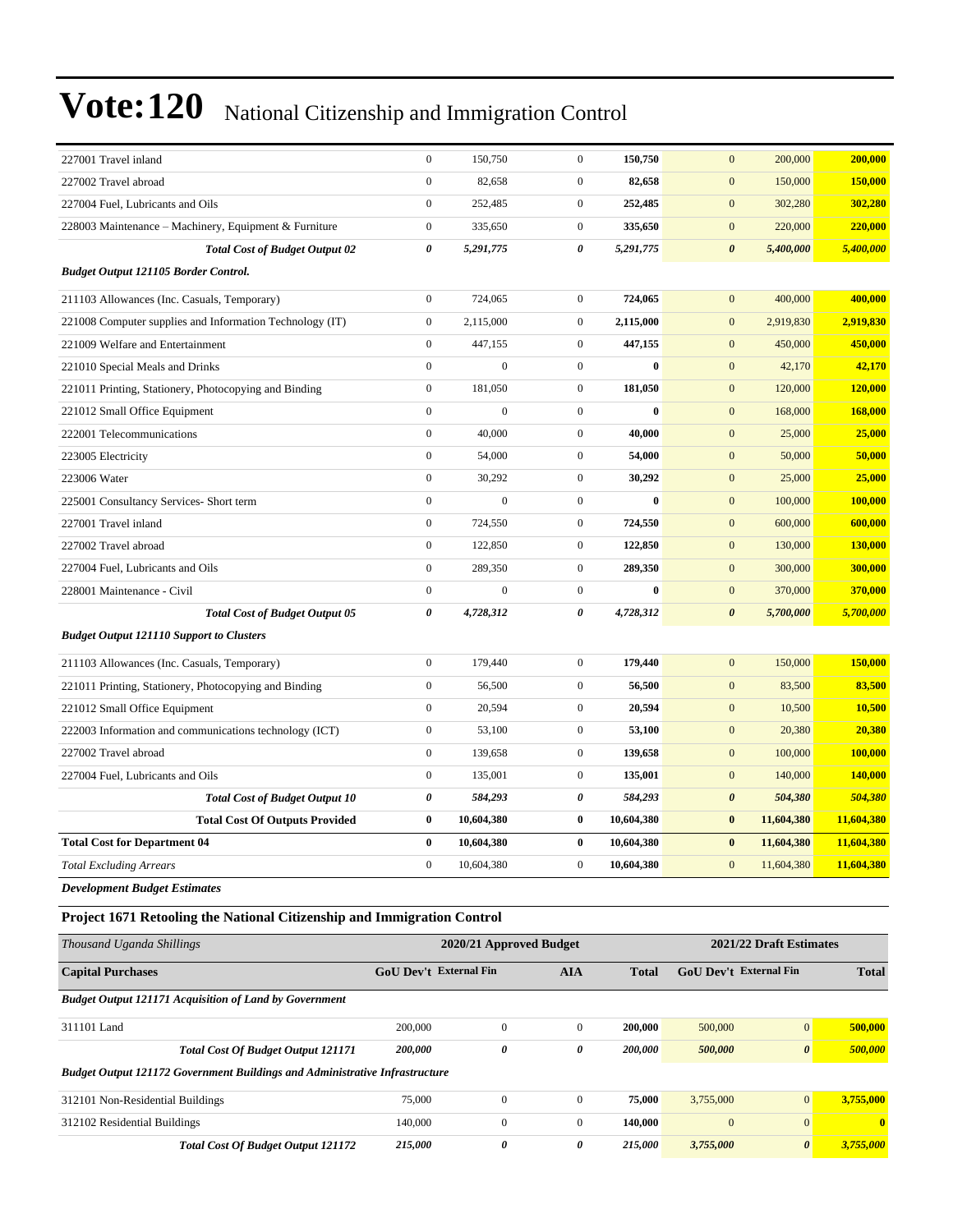| <b>Budget Output 121175 Purchase of Motor Vehicles and Other Transport Equipment</b> |                        |                         |                       |              |                            |                       |                       |  |
|--------------------------------------------------------------------------------------|------------------------|-------------------------|-----------------------|--------------|----------------------------|-----------------------|-----------------------|--|
| 312201 Transport Equipment                                                           | 900,000                | $\mathbf{0}$            | $\mathbf{0}$          | 900,000      | 1,150,000                  | $\boldsymbol{0}$      | 1,150,000             |  |
| <b>Total Cost Of Budget Output 121175</b>                                            | 900,000                | 0                       | $\boldsymbol{\theta}$ | 900,000      | 1,150,000                  | $\boldsymbol{\theta}$ | 1,150,000             |  |
| Budget Output 121176 Purchase of Office and ICT Equipment, including Software        |                        |                         |                       |              |                            |                       |                       |  |
| 312202 Machinery and Equipment                                                       | 7,578,657              | $\boldsymbol{0}$        | $\boldsymbol{0}$      | 7,578,657    | 3,600,000                  | $\boldsymbol{0}$      | 3,600,000             |  |
| Total Cost Of Budget Output 121176                                                   | 7,578,657              | 0                       | 0                     | 7,578,657    | 3,600,000                  | $\boldsymbol{\theta}$ | 3,600,000             |  |
| Budget Output 121178 Purchase of Office and Residential Furniture and Fittings       |                        |                         |                       |              |                            |                       |                       |  |
| 312203 Furniture & Fixtures                                                          | 333,500                | $\boldsymbol{0}$        | $\boldsymbol{0}$      | 333,500      | 222,157                    | $\mathbf{0}$          | 222,157               |  |
| Total Cost Of Budget Output 121178                                                   | 333,500                | 0                       | 0                     | 333,500      | 222,157                    | $\boldsymbol{\theta}$ | 222,157               |  |
| <b>Total Cost for Capital Purchases</b>                                              | 9,227,157              | $\mathbf{0}$            | $\boldsymbol{0}$      | 9,227,157    | 9,227,157                  | $\overline{0}$        | 9,227,157             |  |
| <b>Arrears</b>                                                                       | GoU Dev't External Fin |                         | <b>AIA</b>            | <b>Total</b> | GoU Dev't External Fin     |                       | <b>Total</b>          |  |
| <b>Budget Output 121199 Arrears</b>                                                  |                        |                         |                       |              |                            |                       |                       |  |
| 321605 Domestic arrears (Budgeting)                                                  | 1,012,929              | $\mathbf{0}$            | $\mathbf{0}$          | 1,012,929    | $\overline{0}$             | $\overline{0}$        | $\bf{0}$              |  |
| <b>Total Cost Of Budget Output 121199</b>                                            | 1,012,929              | 0                       | 0                     | 1,012,929    | $\boldsymbol{\theta}$      | $\boldsymbol{\theta}$ | $\boldsymbol{\theta}$ |  |
| <b>Total Cost for Arrears</b>                                                        | 1,012,929              | $\boldsymbol{0}$        | $\boldsymbol{0}$      | 1,012,929    | $\mathbf{0}$               | $\overline{0}$        | $\bf{0}$              |  |
| <b>Total Cost for Project: 1671</b>                                                  | 10,240,086             | $\boldsymbol{0}$        | $\boldsymbol{0}$      | 10,240,086   | 9,227,157                  | $\overline{0}$        | 9,227,157             |  |
| <b>Total Excluding Arrears</b>                                                       | 9,227,157              | $\mathbf{0}$            | $\boldsymbol{0}$      | 9,227,157    | 9,227,157                  | $\overline{0}$        | 9,227,157             |  |
|                                                                                      | GoU                    | <b>External Fin</b>     | <b>AIA</b>            | <b>Total</b> | GoU                        | <b>External Fin</b>   | <b>Total</b>          |  |
| <b>Total Cost for Sub-SubProgramme 11</b>                                            | 91,563,641             | $\bf{0}$                | $\bf{0}$              | 91.563.641   | 84,199,896                 | $\bf{0}$              | 84,199,896            |  |
| <b>Total Excluding Arrears</b>                                                       | 91,563,641             | $\boldsymbol{0}$        | $\boldsymbol{0}$      | 91,563,641   | 84,199,896                 | $\overline{0}$        | 84,199,896            |  |
| Sub-SubProgrammme 25 General administration, planning, policy and support services   |                        |                         |                       |              |                            |                       |                       |  |
| <b>Recurrent Budget Estimates</b>                                                    |                        |                         |                       |              |                            |                       |                       |  |
| Department 01 Office of the Director                                                 |                        |                         |                       |              |                            |                       |                       |  |
| Thousand Uganda Shillings                                                            |                        | 2020/21 Approved Budget |                       |              | 2021/22 Approved Estimates |                       |                       |  |
| <b>Outputs Provided</b>                                                              | Wage                   | Non Wage                | AIA                   | <b>Total</b> | Wage                       | Non Wage              | <b>Total</b>          |  |
| Budget Output 122501 Policy, monitoring and public relations.                        |                        |                         |                       |              |                            |                       |                       |  |
| 211103 Allowances (Inc. Casuals, Temporary)                                          | $\boldsymbol{0}$       | 309,000                 | $\mathbf{0}$          | 309,000      | $\mathbf{0}$               | 309,000               | 309,000               |  |
| 221001 Advertising and Public Relations                                              | $\boldsymbol{0}$       | 568,291                 | $\mathbf{0}$          | 568,291      | $\mathbf{0}$               | 523,770               | 523,770               |  |
| 221002 Workshops and Seminars                                                        | $\boldsymbol{0}$       | 73,000                  | $\boldsymbol{0}$      | 73,000       | $\mathbf{0}$               | 72,000                | 72,000                |  |
| 221006 Commissions and related charges                                               | $\boldsymbol{0}$       | 1,060,096               | $\mathbf{0}$          | 1,060,096    | $\boldsymbol{0}$           | 1,144,641             | 1,144,641             |  |
| 221007 Books, Periodicals & Newspapers                                               | $\boldsymbol{0}$       | 10,000                  | $\mathbf{0}$          | 10,000       | $\mathbf{0}$               | 10,000                | 10,000                |  |
| 221008 Computer supplies and Information Technology (IT)                             | $\boldsymbol{0}$       | 104,800                 | $\boldsymbol{0}$      | 104,800      | $\mathbf{0}$               | 75,000                | 75,000                |  |
| 221009 Welfare and Entertainment                                                     | $\boldsymbol{0}$       | 170,000                 | $\boldsymbol{0}$      | 170,000      | $\boldsymbol{0}$           | 170,000               | 170,000               |  |
| 221010 Special Meals and Drinks                                                      | $\boldsymbol{0}$       | $\boldsymbol{0}$        | $\boldsymbol{0}$      | $\bf{0}$     | $\boldsymbol{0}$           | 350,000               | 350,000               |  |
| 221011 Printing, Stationery, Photocopying and Binding                                | $\boldsymbol{0}$       | 65,049                  | $\boldsymbol{0}$      | 65,049       | $\boldsymbol{0}$           | 136,000               | <b>136,000</b>        |  |
| 221012 Small Office Equipment                                                        | $\boldsymbol{0}$       | 40,000                  | $\mathbf{0}$          | 40,000       | $\mathbf{0}$               | 40,000                | 40,000                |  |
| 221016 IFMS Recurrent costs                                                          | $\boldsymbol{0}$       | 65,000                  | $\boldsymbol{0}$      | 65,000       | $\mathbf{0}$               | 65,000                | 65,000                |  |
| 222001 Telecommunications                                                            | $\boldsymbol{0}$       | 18,800                  | $\boldsymbol{0}$      | 18,800       | $\boldsymbol{0}$           | 92,000                | 92,000                |  |
| 222003 Information and communications technology (ICT)                               | $\boldsymbol{0}$       | 50,000                  | $\boldsymbol{0}$      | 50,000       | $\boldsymbol{0}$           | 50,000                | 50,000                |  |
| 223003 Rent – (Produced Assets) to private entities                                  |                        |                         |                       |              |                            |                       |                       |  |
|                                                                                      | $\boldsymbol{0}$       | 60,000                  | $\boldsymbol{0}$      | 60,000       | $\boldsymbol{0}$           | 100,000               | 100,000               |  |
| 223004 Guard and Security services                                                   | $\boldsymbol{0}$       | 100,000                 | $\boldsymbol{0}$      | 100,000      | $\boldsymbol{0}$           | 200,000               | 200,000<br>388,600    |  |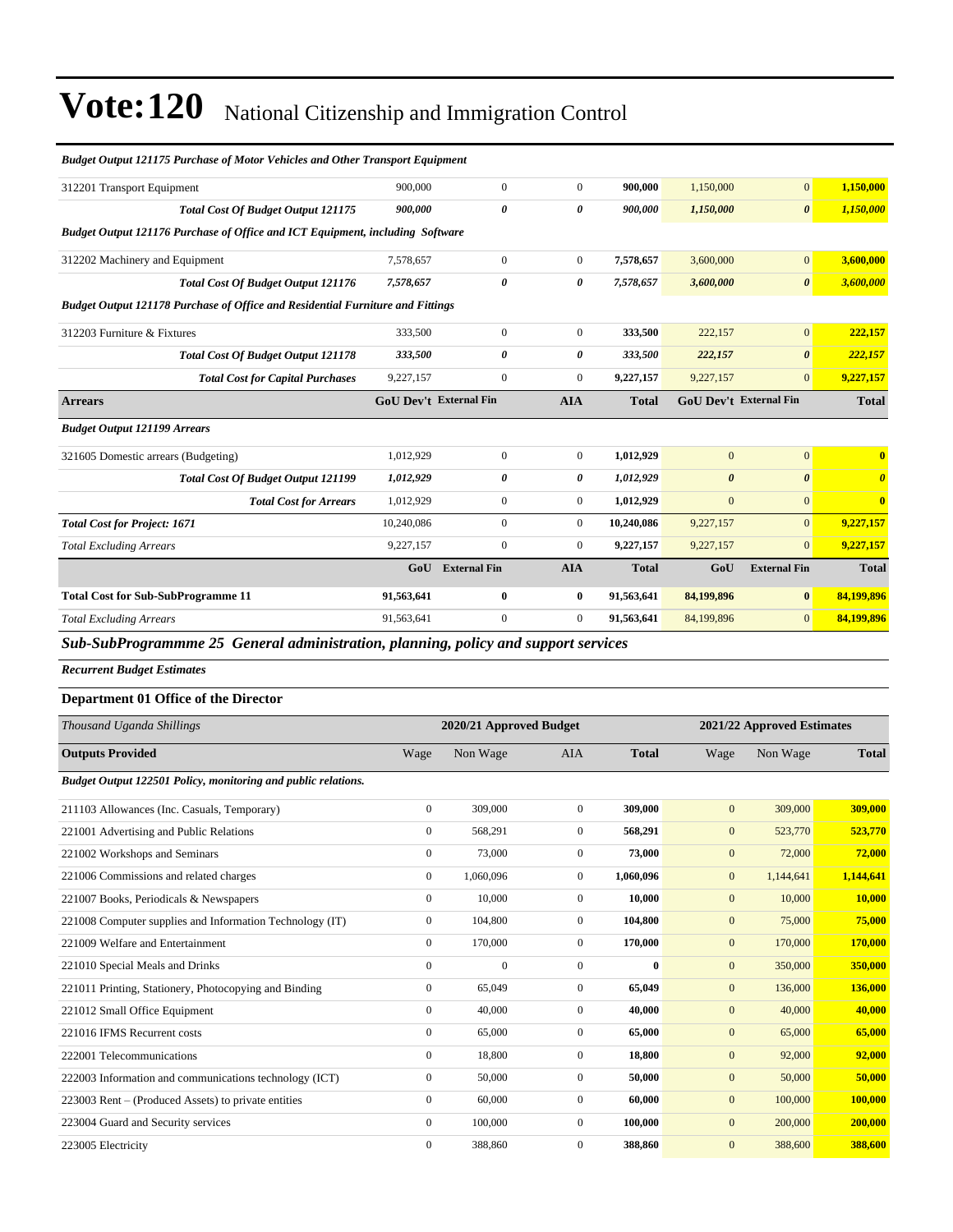| 223006 Water                                                        | $\boldsymbol{0}$      | 93,750           | $\boldsymbol{0}$ | 93,750    | $\mathbf{0}$          | 93,750           | 93,750         |
|---------------------------------------------------------------------|-----------------------|------------------|------------------|-----------|-----------------------|------------------|----------------|
| 224001 Medical Supplies                                             | $\boldsymbol{0}$      | $\mathbf{0}$     | $\mathbf{0}$     | $\bf{0}$  | $\mathbf{0}$          | 1,300,000        | 1,300,000      |
| 224004 Cleaning and Sanitation                                      | $\boldsymbol{0}$      | 72,000           | $\boldsymbol{0}$ | 72,000    | $\mathbf{0}$          | 100,000          | 100,000        |
| 225001 Consultancy Services- Short term                             | $\boldsymbol{0}$      | 252,660          | $\mathbf{0}$     | 252,660   | $\mathbf{0}$          | 70,000           | 70,000         |
| 227001 Travel inland                                                | $\boldsymbol{0}$      | 116,683          | $\mathbf{0}$     | 116,683   | $\mathbf{0}$          | 80,000           | 80,000         |
| 227002 Travel abroad                                                | $\mathbf{0}$          | 382,973          | $\mathbf{0}$     | 382,973   | $\mathbf{0}$          | 380,000          | 380,000        |
| 227004 Fuel, Lubricants and Oils                                    | $\boldsymbol{0}$      | 300,000          | $\boldsymbol{0}$ | 300,000   | $\mathbf{0}$          | 300,000          | 300,000        |
| 228001 Maintenance - Civil                                          | $\boldsymbol{0}$      | 310,000          | $\overline{0}$   | 310,000   | $\mathbf{0}$          | 850,000          | 850,000        |
| 228002 Maintenance - Vehicles                                       | $\boldsymbol{0}$      | 380,000          | $\mathbf{0}$     | 380,000   | $\boldsymbol{0}$      | 643,318          | 643,318        |
| 228003 Maintenance – Machinery, Equipment & Furniture               | $\mathbf{0}$          | 104,000          | $\mathbf{0}$     | 104,000   | $\boldsymbol{0}$      | 140,000          | <b>140,000</b> |
| <b>Total Cost of Budget Output 01</b>                               | 0                     | 5,094,962        | 0                | 5,094,962 | $\boldsymbol{\theta}$ | 7,683,079        | 7,683,079      |
| <b>Budget Output 122502 Internal Audit Improved</b>                 |                       |                  |                  |           |                       |                  |                |
| 211103 Allowances (Inc. Casuals, Temporary)                         | $\boldsymbol{0}$      | 63,000           | $\boldsymbol{0}$ | 63,000    | $\mathbf{0}$          | 60,000           | 60,000         |
| 221007 Books, Periodicals & Newspapers                              | $\boldsymbol{0}$      | 2,000            | $\mathbf{0}$     | 2,000     | $\mathbf{0}$          | 2,000            | 2,000          |
| 221008 Computer supplies and Information Technology (IT)            | $\boldsymbol{0}$      | 7,000            | $\mathbf{0}$     | 7,000     | $\mathbf{0}$          | 7,000            | 7,000          |
| 221009 Welfare and Entertainment                                    | $\boldsymbol{0}$      | 20,000           | $\mathbf{0}$     | 20,000    | $\mathbf{0}$          | 20,000           | 20,000         |
| 221011 Printing, Stationery, Photocopying and Binding               | $\mathbf{0}$          | 4,083            | $\mathbf{0}$     | 4,083     | $\mathbf{0}$          | 4,000            | 4,000          |
| 221012 Small Office Equipment                                       | $\boldsymbol{0}$      | 3,600            | $\mathbf{0}$     | 3,600     | $\mathbf{0}$          | 3,000            | 3,000          |
| 222001 Telecommunications                                           | $\boldsymbol{0}$      | 2,600            | $\mathbf{0}$     | 2,600     | $\mathbf{0}$          | 2,200            | 2,200          |
| 227001 Travel inland                                                | $\boldsymbol{0}$      | 46,262           | $\mathbf{0}$     | 46,262    | $\mathbf{0}$          | 45,000           | 45,000         |
| 227002 Travel abroad                                                | $\boldsymbol{0}$      | 21,479           | $\mathbf{0}$     | 21,479    | $\mathbf{0}$          | 20,000           | 20,000         |
| 227004 Fuel, Lubricants and Oils                                    | $\mathbf{0}$          | 60,000           | $\mathbf{0}$     | 60,000    | $\mathbf{0}$          | 30,000           | 30,000         |
| <b>Total Cost of Budget Output 02</b>                               | 0                     | 230,024          | 0                | 230,024   | $\boldsymbol{\theta}$ | 193,200          | 193,200        |
| <b>Budget Output 122504 Support to Regional Immigration Offices</b> |                       |                  |                  |           |                       |                  |                |
| 211103 Allowances (Inc. Casuals, Temporary)                         | $\boldsymbol{0}$      | 256,364          | $\boldsymbol{0}$ | 256,364   | $\mathbf{0}$          | 246,000          | 246,000        |
| 221002 Workshops and Seminars                                       | $\boldsymbol{0}$      | 33,000           | $\mathbf{0}$     | 33,000    | $\mathbf{0}$          | 33,000           | 33,000         |
| 221007 Books, Periodicals & Newspapers                              | $\boldsymbol{0}$      | 7,260            | $\mathbf{0}$     | 7,260     | $\mathbf{0}$          | 7,000            | 7,000          |
| 221008 Computer supplies and Information Technology (IT)            | $\mathbf{0}$          | 58,000           | $\mathbf{0}$     | 58,000    | $\boldsymbol{0}$      | 50,000           | 50,000         |
| 221009 Welfare and Entertainment                                    | $\mathbf{0}$          | 170,000          | $\boldsymbol{0}$ | 170,000   | $\mathbf{0}$          | 150,000          | 150,000        |
| 221011 Printing, Stationery, Photocopying and Binding               | $\mathbf{0}$          | 28,996           | $\mathbf{0}$     | 28,996    | $\mathbf{0}$          | 28,900           | 28,900         |
| 221012 Small Office Equipment                                       | $\boldsymbol{0}$      | 15,000           | 0                | 15,000    | $\mathbf{0}$          | 15,000           | 15,000         |
| 222003 Information and communications technology (ICT)              | $\boldsymbol{0}$      | 26,400           | $\mathbf{0}$     | 26,400    | $\bf{0}$              | 26,000           | 26,000         |
| 227001 Travel inland                                                | $\boldsymbol{0}$      | 55,238           | $\boldsymbol{0}$ | 55,238    | $\mathbf{0}$          | 55,000           | 55,000         |
| 227004 Fuel, Lubricants and Oils                                    | $\boldsymbol{0}$      | 178,109          | $\boldsymbol{0}$ | 178,109   | $\boldsymbol{0}$      | 172,000          | 172,000        |
| <b>Total Cost of Budget Output 04</b>                               | $\boldsymbol{\theta}$ | 828,367          | 0                | 828,367   | $\boldsymbol{\theta}$ | 782,900          | 782,900        |
| <b>Budget Output 122519 Human Resource Management Services</b>      |                       |                  |                  |           |                       |                  |                |
| 211101 General Staff Salaries                                       | 4,417,489             | $\boldsymbol{0}$ | $\mathbf{0}$     | 4,417,489 | 5,244,171             | $\mathbf{0}$     | 5,244,171      |
| 211103 Allowances (Inc. Casuals, Temporary)                         | $\boldsymbol{0}$      | 48,000           | $\boldsymbol{0}$ | 48,000    | $\boldsymbol{0}$      | $\boldsymbol{0}$ | $\bf{0}$       |
| 212102 Pension for General Civil Service                            | $\boldsymbol{0}$      | 296,371          | $\boldsymbol{0}$ | 296,371   | $\mathbf{0}$          | 316,680          | 316,680        |
| 213001 Medical expenses (To employees)                              | $\boldsymbol{0}$      | 192,000          | $\boldsymbol{0}$ | 192,000   | $\boldsymbol{0}$      | 99,271           | 99,271         |
| 213002 Incapacity, death benefits and funeral expenses              | $\boldsymbol{0}$      | 140,000          | $\boldsymbol{0}$ | 140,000   | $\bf{0}$              | 140,000          | 140,000        |
| 213004 Gratuity Expenses                                            | $\boldsymbol{0}$      | 272,272          | $\boldsymbol{0}$ | 272,272   | $\mathbf{0}$          | 304,692          | 304,692        |
| 221003 Staff Training                                               | $\boldsymbol{0}$      | 468,000          | $\boldsymbol{0}$ | 468,000   | $\mathbf{0}$          | 223,000          | 223,000        |
| 221009 Welfare and Entertainment                                    |                       |                  |                  |           |                       |                  |                |
|                                                                     | $\boldsymbol{0}$      | 29,301           | $\boldsymbol{0}$ | 29,301    | $\mathbf{0}$          | 155,000          | 155,000        |